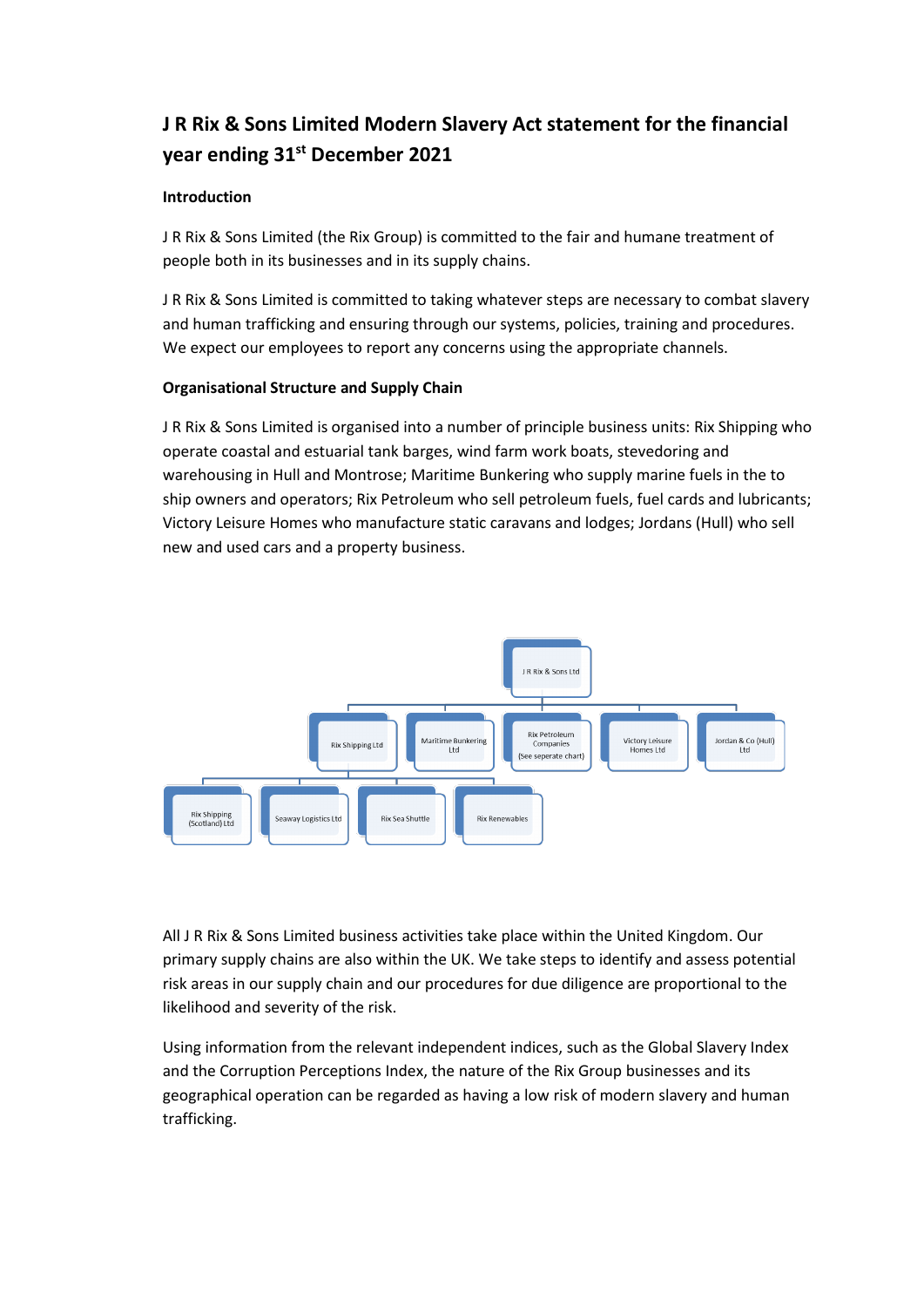#### **Statement**

Modern slavery is a crime resulting in an abhorrent abuse of the human rights of vulnerable workers, to which the Rix Group are committed to ensuring they play no part. It can take various forms, such as slavery, servitude, forced or compulsory labour and human trafficking. The company has a zero tolerance approach to modern slavery and our anti-slavery policy reflects our commitment to acting ethically and with integrity in all our business relationships and to implementing and enforcing effective systems and controls to ensure slavery and human trafficking are not taking place in our supply chain.

The Rix Group are an equal opportunities employer, we're committed to creating and ensuring a non-discriminatory and respectful working environment for our staff. We want all our staff to feel confident that they can expose wrongdoing without any risk to themselves. Our recruitment and people management processes are designed to ensure that all prospective employees are legally entitled to work in the UK and to safeguard employees from any abuse or coercion.

The Rix Group also expects the same high standards from all of its suppliers, contractors and other business partners and, as part of our contracting processes, include specific prohibitions against the use of modern slavery, and expects that our suppliers will in turn hold their own suppliers to the same standards.

To ensure a high level of understanding of the risks of modern slavery and human trafficking in our supply chains and our business we provide training to our staff. All employees are required to avoid any activity that might lead to a breach of our policy and are encouraged to raise any concerns about any issue or suspicion of modern slavery in any part of the Company's business or supply chains as soon as possible. The Company encourages openness and operates a whistle blowing policy. We will support anyone who raises genuine concerns in good faith under this policy, even if they turn out to be mistaken. The company is committed to ensuring no one suffers any detrimental treatment or victimisation as a result of reporting their suspicion that modern slavery may be taking place.

Any employee who breaches the Company's Anti-slavery and human trafficking policy will face disciplinary action up to and including dismissal for gross misconduct.

The Company will terminate its relationship with any supplier, contractor, business partners, or anyone working on the Company's behalf if they breach this policy and/or are found to have been involved in modern slavery.

These steps are monitored and reviewed on a regular basis.

#### *Related Rix Group Policies*

Anti-slavery and human trafficking Policy

Whistleblowing Policy